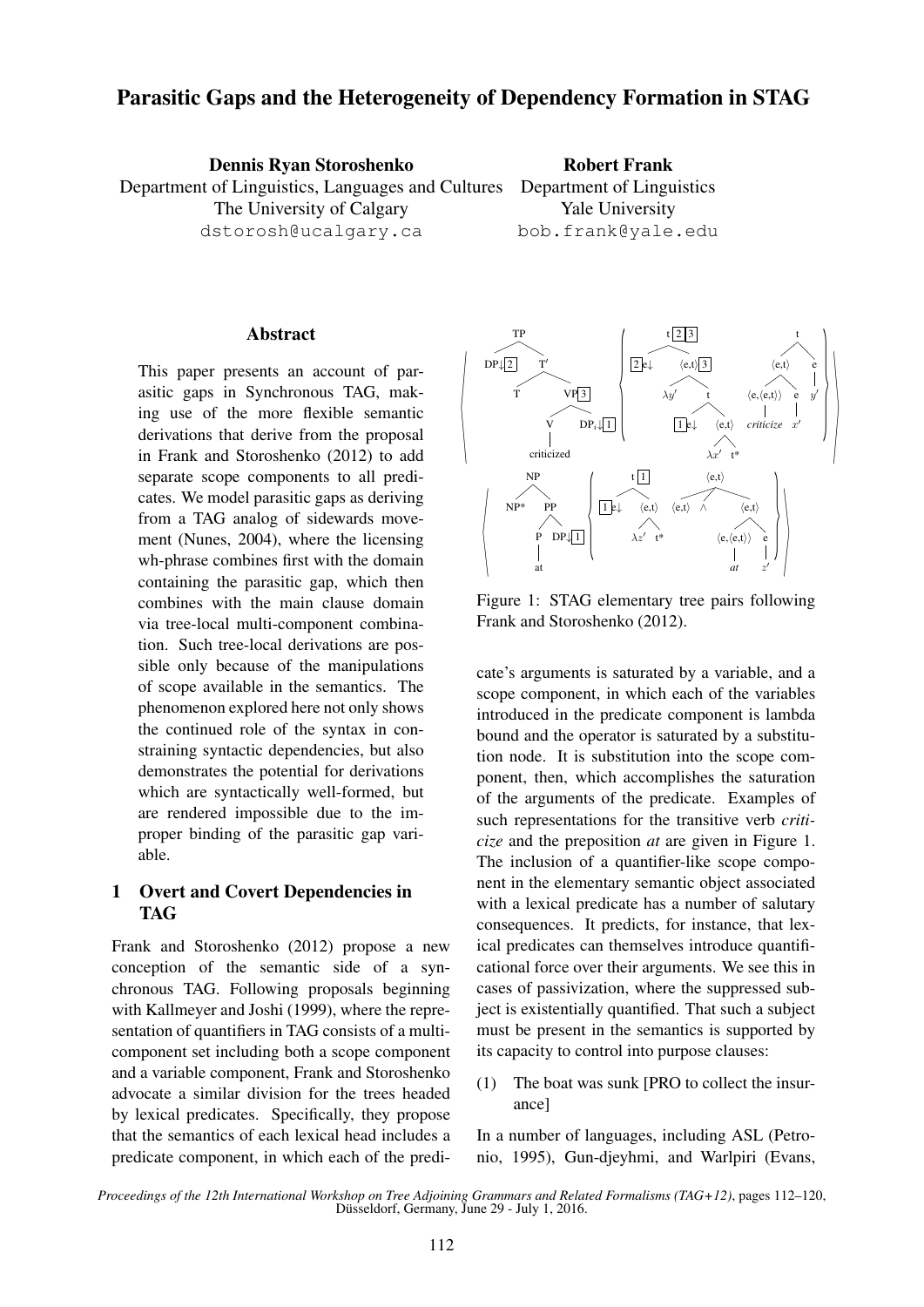1995), affixes on the verb can impose collective or distributive interpretations over certain arguments, suggesting the presence of a quantifier in the scope component that quantifies over that argument. In English, a similar phenomenon is found with "stubbornly distributive predicates": a plural subject of such a predicate must receive a distributive interpretation, so that (2) can only mean that each of the boxes is large, and not that the collection of boxes is large.

(2) The boxes are large.

Again, this interpretational requirement can be represented through the presence of a universal quantifier in the scope component of predicates like *large* which takes the semantics of the subject to delimit its domain of quantification.

What motivated Frank and Storoshenko to make this proposal, however, was the fact that the scopepredicate conception of semantic tree sets allows for tree-local MCTAG derivations of cases of scopal interpretations such as (3), in which the quantifier scopes out of an adjunct.

(3) Donald criticized three groups from every state. ( $\forall$  > 3, 3 >  $\forall$ )

Such examples had been taken by Nesson and Shieber (2008) to motivate the adoption of more powerful regimens of TAG derivation. Without the separate scope component, the tree local introduction of a quantifier *every state* into *from*'s elementary tree would leave the quantifier stranded inside of the modifier's semantics. With the revised representation, however, the quantifier can be tree-locally adjoined into the scope component. The two components of the preposition can then adjoin into the scope component of the quantifier *three groups*, with the location of the adjoining determining the relative scope of the two quantifiers. To complete the derivation, the two components of the object quantifier can adjoin into the scope component of *criticized*, which we assume will combine with its own predicate component.

Given the increased derivational flexibility offered by this new conception of semantic elementary trees, one might wonder whether it undermines previous work in TAG that derives locality in movement from constraints on how trees can combine. Starting with Kroch and Joshi (1985) and continuing to Frank (2002) and beyond, it has been argued that the impossibility of extraction from syntactic islands such as (4) derives from the nature of elementary trees coupled with the way in which TAG derivations proceed.

(4) \*Which state did Donald criticize the man who was from  $t$ ?

Roughly speaking, this example is blocked because there is no way for the wh-phrase *which state* to end up at the front of the clause if it is inserted into the elementary tree representing the relative clause of which it is an argument. Could the flexibility afforded by scope-predicate semantic trees somehow undermine these results?

An easy, but ultimately less than satisfying, response to this question asserts that such flexibility doesn't arise for overt syntactic movement because there is no compelling motivation for the split of syntactic elementary trees on par with that which has been proposed for semantic elementary trees. Yet, even if such a split were in fact desirable for the syntax, it turns out that examples like (4) would still be blocked. To derive (4) in a massively multi-component syntax, *which state* could be inserted into an upper component associated with the relative clause. At the next step in the derivation, where the relative clause is attached to the elementary tree associated with the nominal *man*, the lower component of the relative must attach directly to the lower component of the nominal, since that is its surface position. By treelocality, this would force the higher component of the relative, containing the wh-phrase *which state*, into the DP structure as opposed to a putative higher component of the DP, leaving it unable to reach the left peripheral position of the clause. Similar arguments can be constructed for the other "strong islands" that have been shown to derive from the TAG derivation. In short, the creation of overt syntactic dependencies are more constrained than their covert counterparts because the fact that the derivation needs to produce the correct ordering of phonological material constrains the derivation to involve the lower components.

In the remainder of this paper, we will examine another class of syntactic dependencies, involving parasitic gaps, which have not be widely explored in the TAG literature (but cf. Frank (1991)). These gaps are interesting because while they are licensed by an overt syntactic dependency, the parasitic gap does not, we claim, involve the displacement of any element in the syntax (cf. Chomsky (1982)), and is instead modulated through dependencies formed on the semantic side of the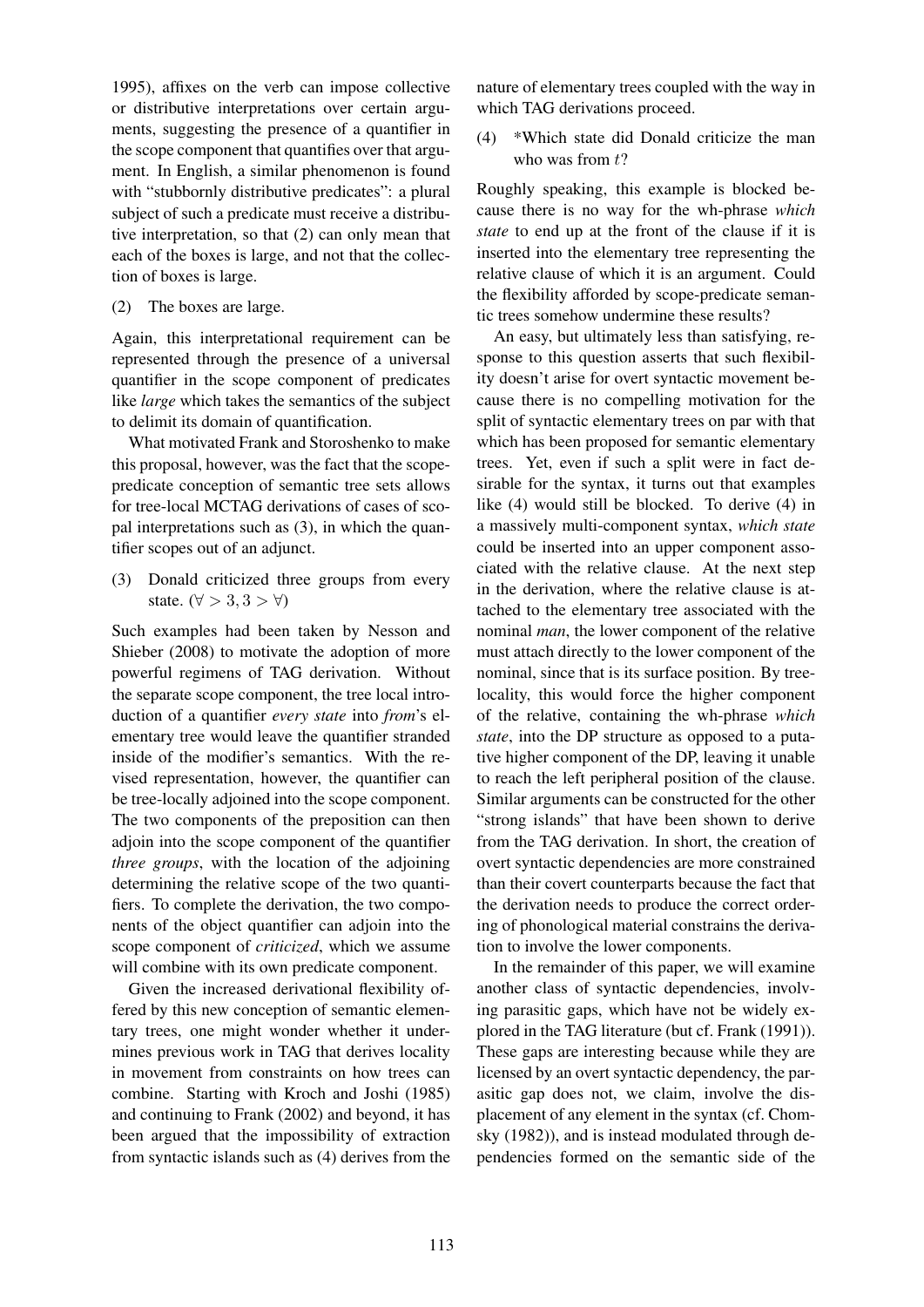derivation. As a result, parasitic gaps permit greater derivational flexibility than the dependencies found in usual cases of overt wh-movement.

# 2 Parasitic Gaps

Parasitic Gap (PG) constructions are broadly defined as a set of sentences in which one trace or gap left behind by an A′ extraction is only licit when another such gap exists in the sentence (Engdahl, 1983). An example of this appears in (5):

(5) Which papers did Bill file without Carl reading  $p$ ?

In this example, extraction from the object position of *file* is independently well-formed, though it is not possible to extract the object of *reading* in the adjunct clause on its own.

(6) \*? Which papers did Bill file the grades without Carl reading  $p$ ?

PGs can also occur inside infinitival adjuncts, as in (7), where the arguments of the matrix and adjunct clauses are identified.

(7) Which papers did Carl file without reading  $n$ ?

As has been widely discussed, PGs are able to be able to occur in other (strong) island contexts, such subject islands, so long as there is an additional, independently well-formed instance of extraction.

- (8) a. Which boy did [Mary's talking to  $_{p}$ ] bother ?
	- b. What car did [the attempt to repair  $\Box_p$ ] ultimately break  $\Box$ ?

There are three main analytical puzzles posed by PGs. First, how does a single wh-phrase bind multiple gaps? Second, how is the appearance of the PG dependent on the occurrence of another? Finally, how does the existence of one wellformed filler-gap dependency license another one that crosses an island boundary. In the following sections, we present an analysis of PG constructions in STAG, that provides an solution to both of these puzzles. We demonstrate that the distribution of well-formed parasitic gaps is determinable by a combination of syntactic factors and constraints on the semantic derivation of the PG which are only made possible once the scope trees introduced in the previous section are used. In doing so, we also show that our analysis accounts for a number of previously observed properties of PGs.

## 3 An Analysis of PGs

Before proceeding with the analysis of PGs, we will first sketch our assumptions concerning the analysis of of wh-movement. The elementary tree sets required are given in Figure 2. We represent local *wh*-extraction in the matrix clause as a treeinternal movement on the syntax side. We assume a syntactic constraint on the moved substitution site at the specifier of CP requiring a *wh*-phrase. However, there is no semantic consequence associated with this movement: the semantic components of the matrix clause are as expected under the split scope tree analysis: arguments are substituted into a scope component that includes lambda operators that bind variables in the argument position of the predicate.<sup>1</sup> The semantic effect of *wh*extraction derives from the tree set associated with the wh-phrase, which has the same basic form as a generalized quantifier. For the proper names, we are using simple type e intepretations in the interests of space, though nothing crucially hinges on avoiding a GQ analysis of these nominals as well. To derive a simple case of clause-bound whmovement, such as *Which papers did Bill file?*, on the syntax side of the derivation, the DP *Bill* will substitute into the specifier of TP subject position, and the wh-phrase *which papers* will substitute into the specifier of CP. The semantic side will proceed as is standard for sentences involving quantifiers: the wh-phrase's tree set will substitute and adjoin into the scope component of the *file* set, while the e-type tree associated with *Bill* will substitute into the higher substitution site. This will yield a two part derived tree set, which combines together at the conclusion of the derivation.

To derive a PG-containing sentence, such as (5), we will make use of a synchronous multicomponent tree set for the adjunct clause shown on the bottom of Figure 2. This tree set has two complications relative to the split-scope adjunct represented shown above in Figure 1. On the syntax side, because this sentence involves extraction, the object position of the verb in the adjunct clause is filled by a trace. However, because the antecedent for this trace is not within this elementary tree, we represent the antecedent via a "degenerate" DP tree, into which the filler of this gap will ultimately

<sup>&</sup>lt;sup>1</sup>Note that the VP-adjoined adverbial modifier is constrained via link  $\vert 3 \vert$  to take a scope position above the abstractor for the object, but below the subject. We return to the reason for this assumption below.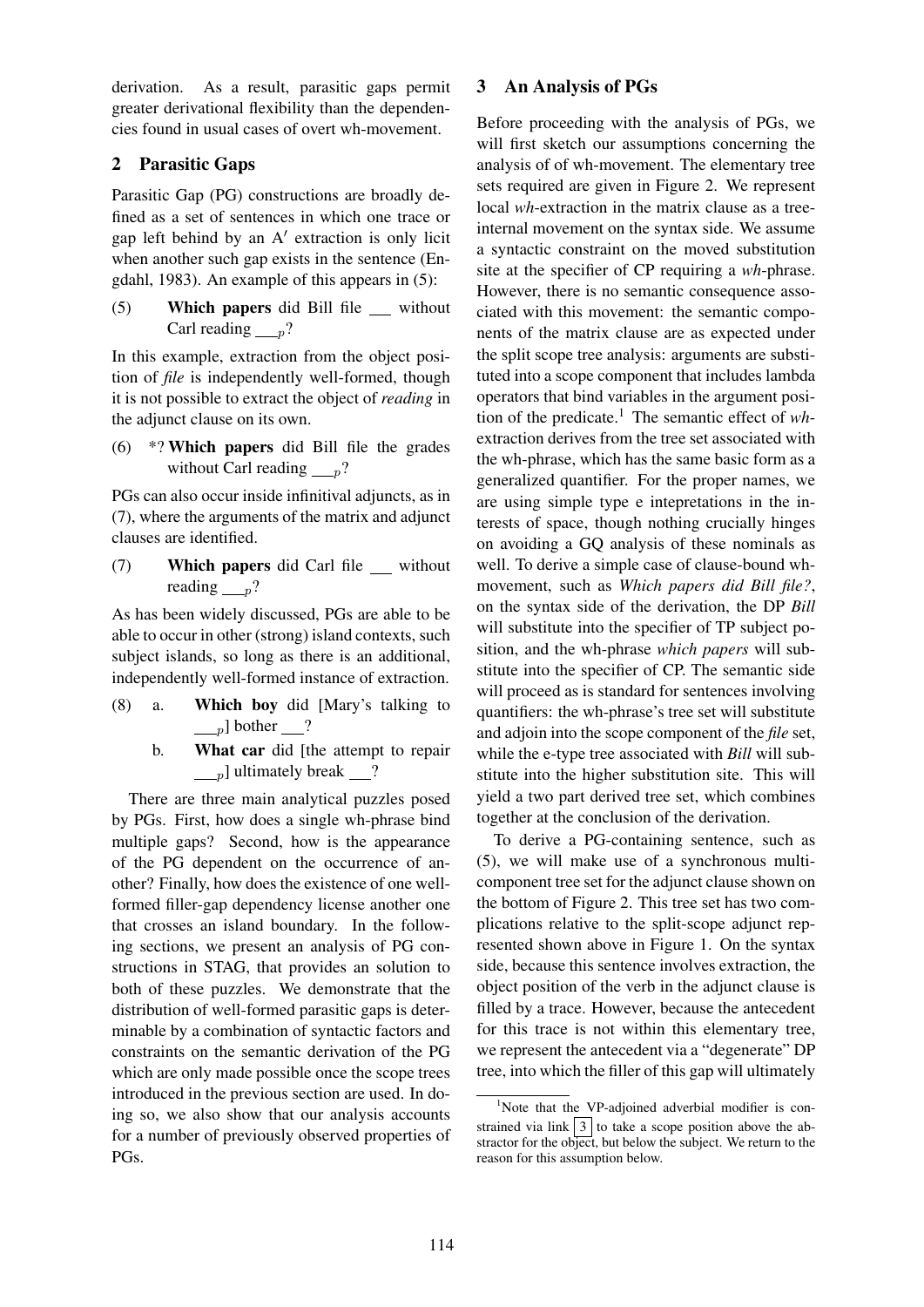

Figure 2: Elementary trees for (5)

substitute. On the semantic side, we follow the assumption made in the previous paragraph concerning the semantics of wh-movement, namely that it is not encoded in the tree of the predicate taking the wh-argument. In this case, however, the antecedent of the gap is not present in the same syntactic elementary tree, and consequently is not syntactically local. We take this to be an indication that this extraction can only be licensed in the context of another licensing gap. We encode that requirement semantically, by introducing an additional e-type variable in the semantic tree set, which will need to combine in the same domain as the adjunct.

To derive (5), we follow an analysis that is reminiscent of the sideward movement analysis in Hornstein and Nunes (2002) and Nunes (2004). Under this analysis, the *wh*-phrase originates in the adjunct (island) clause, moves to the argument position of the matrix predicate, and then on to the canonical position for wh-phrases, specifier of CP. This analysis directly accounts for the first of the PG puzzles mentioned above: a single wh-phrase can bind multiple gaps, since that phrase moves through both gap positions. Under the TAG version of this idea, we begin by combining the *without reading* adjunct tree set with both of its ar-

guments: the *Carl* DP, which substitutes into the subject position, and the wh-phrase *which papers*, which substitutes into the degenerate DP component. In the semantics, the unique e component of *Carl* will substitute into the higher substitution site of the scope tree; the components of the *wh*phrase will combine tree-locally into the same adjunct scope tree, the scope component adjoining to the root of the adjunct's scope tree, and the e component substituting into the lower substitution position. The derived tree set is shown in Figure 3.

This derived MCS now combines tree-locally with the matrix predicate's elementary tree, not only modifying the predicate, but also filling the argument position of the moved DP in the syntax, and saturating its e-type substitution node in the semantics. This semantic combination is fully tree-local with all components of the adjunct combining into the scope tree for the matrix predicate, bringing along the binder of the *wh*-variable. Following the constraint that the two t-recursive components of the adjunct MCS must combine at the interior t node of the matrix clause scope tree, there is only one possible result where all variables are properly bound, shown in Figure 4.

As noted above, our analysis is similar to the sideward movement analysis in Minimalism, treat-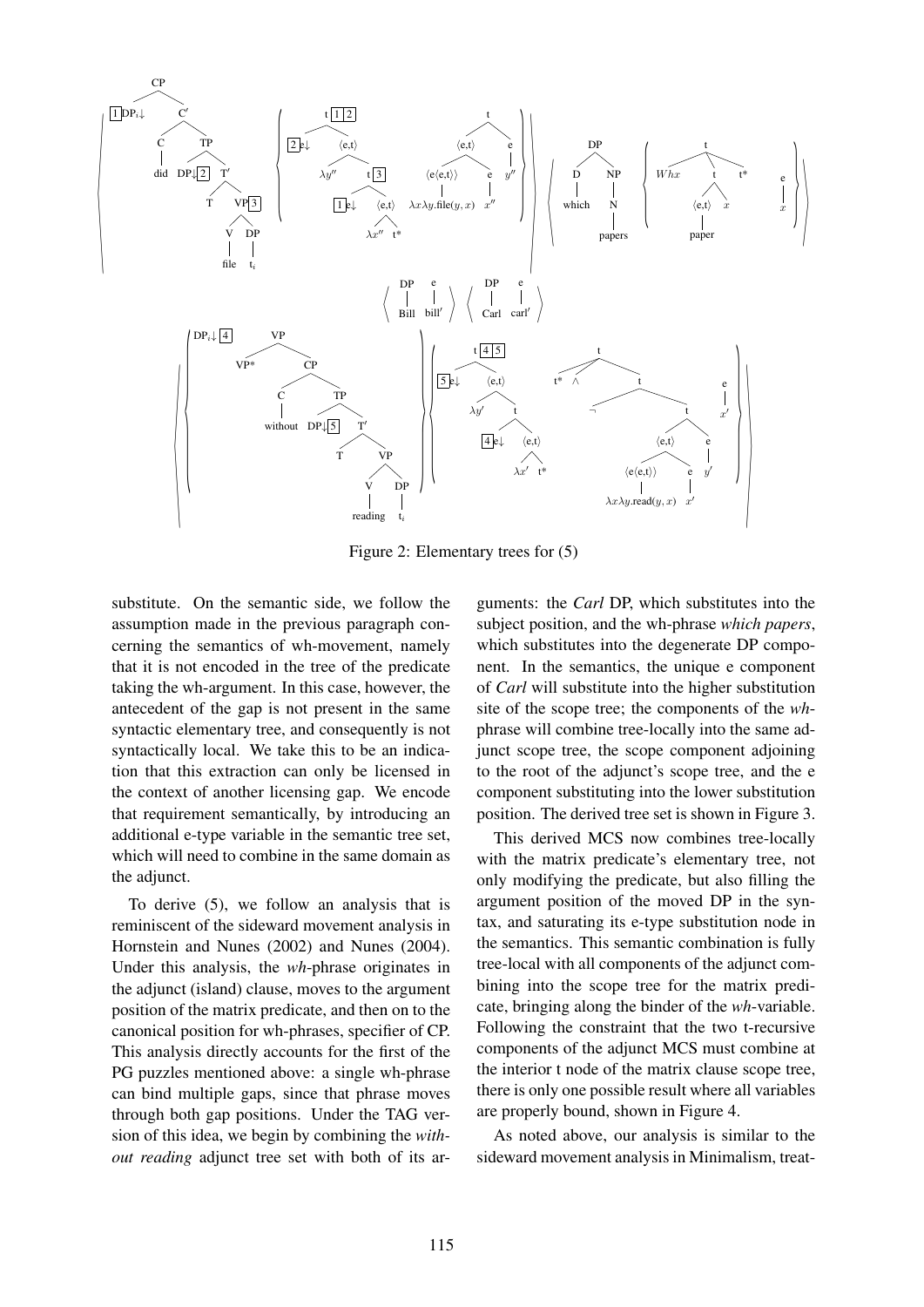

Figure 3: Derived tree set for adjunct clause in (5)



Figure 4: Derivation tree and derived semantic tree for (5)

ing the *wh*-phrase as combining directly with the adjunct, with the degenerate DP node in our syntactic MCS for the adjunct simulating the movement. However, the semantic form is quite simple, with the extra variable going from the adjunct to the matrix clause in reminiscent of the treatment of control into embedded clauses proposed by Nesson (2009), where one clause's elementary tree provides the arguments for another. Adopting this mechanism allows us to dispense with the need to posit null operators and the operation of chain composition, as proposed in Chomsky (1986) and widely assumed in more recent work on the topic. This flexibility is derived largely from the treatment of *wh*-dependencies as inherently quantificational, with no semantic effect on the predicates within which extraction takes place.

It is interesting to note that Nesson's treatment of control, which can be thought of as the inspiration for this this treatment of PGs, does not generalize to cases of adjunct control, as in examples like (7). The problem concerns the directionality of the derivation: if the adjunct adjoins into the matrix clause, the adjunct elementary tree set can provide arguments for the matrix, as it does in our PG analysis. However, the reverse cannot happen: the matrix clause cannot provide arguments which substitute into the adjunct. $^{2}$  To analyze adjunct control, then, we are forced to depart from an analysis where the two dependencies run in opposite directions, with control from the matrix into

 $2$ This might be possible if we relax constraints on TAG derivations, to permit flexible composition (Joshi et al., 2008; Chiang and Scheffler, 2008). We put this possibility aside here.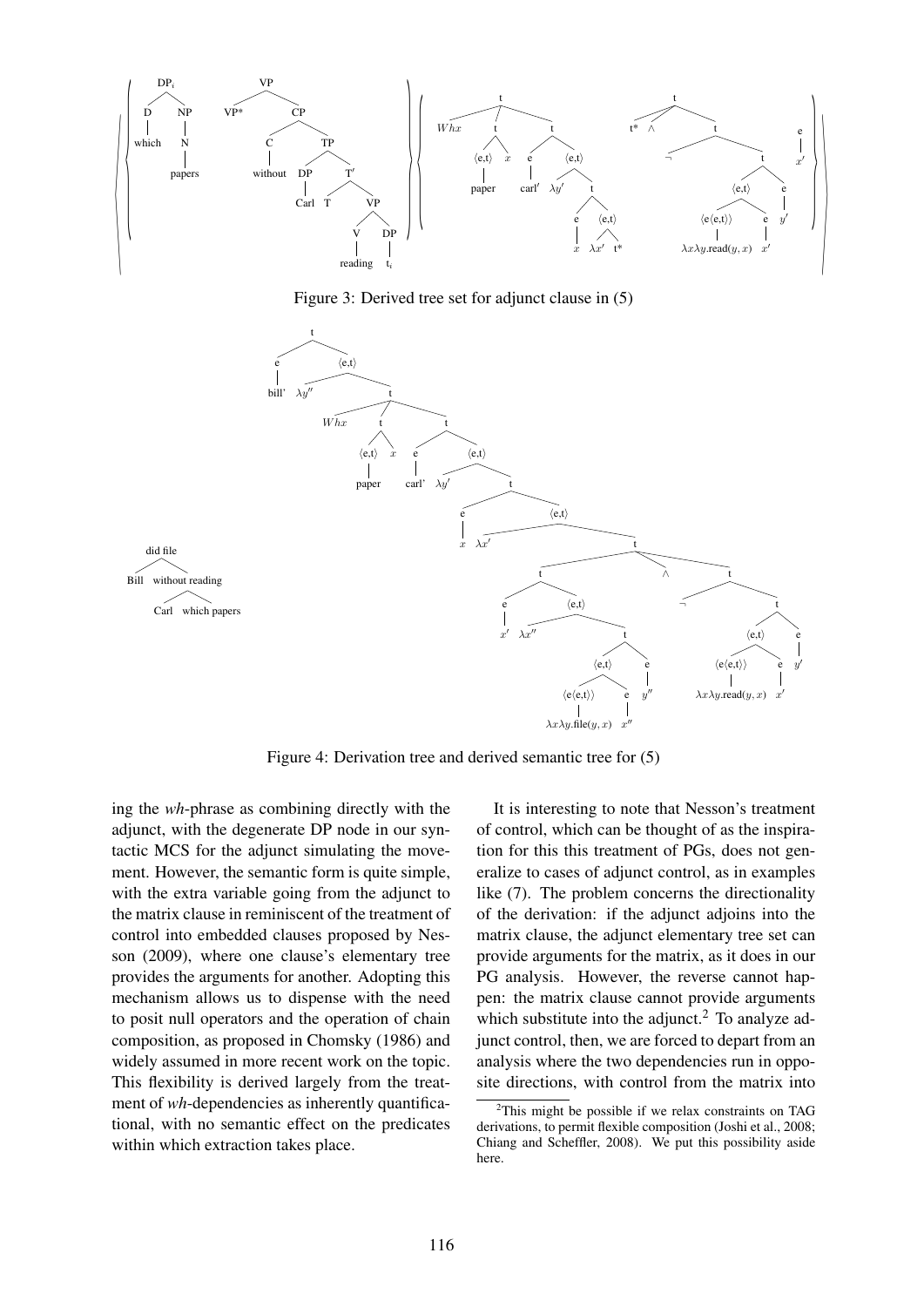the adjunct for the subject but movement of the *wh*-object from the adjunct into the matrix clause. We see two possible resolutions of this conflict. On one of these, we would treat adjunct control in a manner similar to parasitic gaps, with the putative controller forming part of the adjunct clause's tree set. This would in essence involve an adoption of sidewards movement for adjunct control, as proposed by Hornstein (1999). Alternatively, we could embrace a semantic treatment of adjunct control. By taking the adverbial modifier's interpretation to be of type  $\langle e, t \rangle$ , with abstraction over the subject argument, combining such a predicate with the matrix VP, also of type  $\langle e, t \rangle$ , via predicate modification, we get the effect of subject control, as both predicates with be asserted to hold of the same entity.<sup>3</sup> We will not choose among these options in the remainder of the paper.

Before closing this section, we note that the present analysis accounts for another constraint on PG constructions, specifically their limitation to argument *wh*-words:

- (9) a. \* Why did you leave  $\qquad$  when Bill walked in  $_{p}$ ?
	- b. ?\* with whom did you drive to school  $\equiv$  before going to the concert  $\equiv$   $\frac{p??}{p?}$

While the sentence in (9a) may be understood as asking for the reason leaving at the time of Bill's arrival, there is no way to interpret it as including a PG, where the same reason would also hold for Bill's walking in. The same applies in (9b), where the question can ask about companions on the way to school, but not both going to the school and the concert. The contrast here follows because the adverbial clause tree set will not have the degenerate DP node into which the adjunct wh-phrase can substitute, as the position for such an adjunct is not licensed by the thematic structure of the verb in the adverbial.

### 4 Locality in Parasitic Gaps

The multi-component analysis set forth in the previous section allows extraction from an adjunct in a way that is not possible with non-multicomponent TAG. Indeed, the impossibility of such extraction had been used to provide support for the TAG treatment of extraction, as it derives island

constraints (Kroch, 1987; Frank, 2002). By granting ourselves this additional flexibility, we might worry that those results would fall away. Note, however, that there are substantial constraints on the use of such an island-violating derivation. First of all, the syntactic tree set containing the degenerate DP node will be constrained to substitute into an A′ -position, as it is the host of a wh-phrase, meaning that it will be possible only in the presence of an instance of extraction. Furthermore, under the assumption that all multi-component combination is tree-local, we will ensure that the parasitic gap dependency is local to the licensing dependency. That is, the parasitic gap-containing adjunct must combine tree-locally with the clause inside of which the licensing extraction holds, in order for the substitution of the wh-phrase and adjunction of the modifier to take place in a tree-local fashion.

Note that this analysis does not prevent us from deriving examples in which the parasitic gap occurs within an embedded clause in the adjunct.

(10) Which papers did Bill file \_\_ [without believing that Carl had read  $_{p}$ ]?

To do so, we need only adjoin a C'-recursive tree headed by the verb *believe* into the adjunct tree, thereby "stretching" the PG dependency across the clausal boundary. If the PG is contained within an island (within the adjunct), no such derivation is possible. And indeed it has been known since Kayne (1983) that such instances of PGs are impossible:

- (11) a.  $*$  Which papers did Bill file  $\equiv$  without Carl meeting [the guy who wrote  $\Box_p$ ?] (Complex NP)
	- b. \* Which papers should we read \_\_ before [talking about  $\boxed{p}$ ] becomes difficult ? (Subject Island)

Our analysis predicts this pattern exactly.

There is however a kind of case that poses a potential difficulty for our analysis. This involves an example like (12), where an additional clause intervenes between the licensing gap and the surface position of the wh-phrase.

(12) Which papers did you predict that I would file <u>without reading  $p$ ?</u>

This example is ambiguous, with readings possible where *without* is modifying either *predict* or *reject*, and the PG is licensed in both cases. These

 $3$ Nissenbaum (1998) makes use of predicate modification in his semantic treatment of adjunct parasitic gaps, but uses it to ensure identity of the binders of the licensing gap and PG.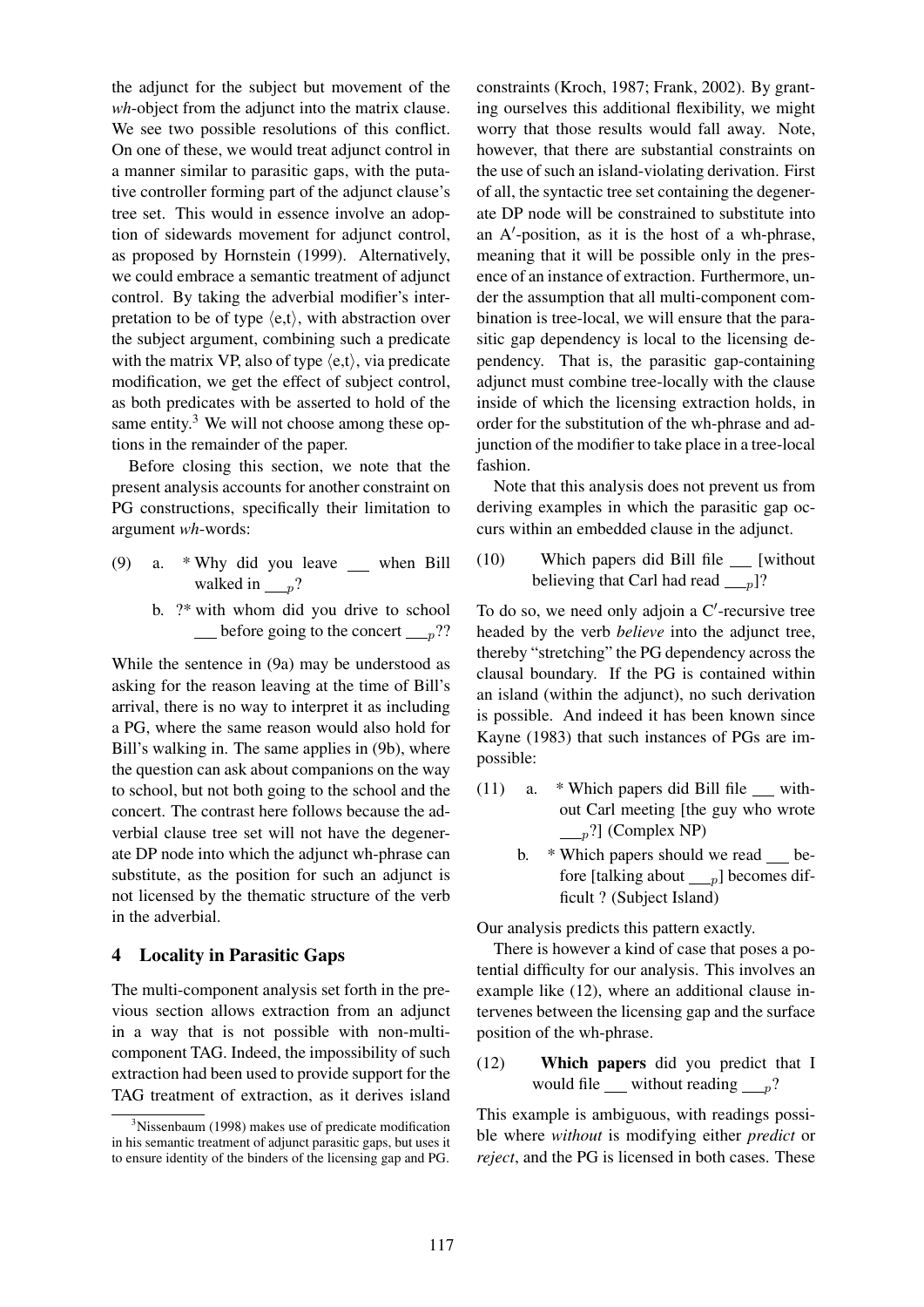readings can be easily diagnosed by the controller of the adjunct clause: when it is *you*, attachment is high, and when it is *I*, attachment is low.<sup>4</sup>

Using the standard TAG analysis of successive cyclic wh-movement, the lower reading can be derived straightforwardly. As before, the adjunctwh complex (corresponding to the lexical material *which papers* and *without reading*) is adjoined to the embedded clause's elementary tree (headed by *file*), as does the matrix clause (represented by the trees in Figure 5), at C′ , thereby displacing the wh-phrase from its position at the edge of the embedded clause.



Figure 5: Elementary trees for *predict* (low attachment of adjunct)

Deriving the lower attachment of (12) is considerably less straightforward. Doing so using the same set of trees would require a non-local derivation: While the adjunct would need to be adjoined into the matrix clause's tree set, the wh-phrase, and associated variable in the semantics would need to composed into the embedded clause's tree set. In order to avoid such non-locality, we make use of the derivation of wh-extraction proposed in Kroch (1989) and Frank and Kroch (1995) to analyze cases of 'long movement' out of whislands. Specifically, we assume the alternative multi-component sets for the embedding predicate *predict*, shown in Figure 6. On the syntactic side, the tree is extended to a full CP (as opposed to  $C'$ ), including a substitution site for the *wh*-phrase.

An immediate concern is that this substitution node appears to violate TAG version of the theta criterion (Frank, 2002), according to which all substitution nodes must be part of a chain that receives a  $\theta$ -role. However, we note the exceptional nature of this position, as defined by the links in the tree. Unlike the case in Figure 2, where the ad-

*predict* tree set has an extra DP node and an extra junct is not required to fill the CP specifier (though it is able to do so), here the links are constructed such that it must do so (cf. the co-indexation of the specifier of CP and the VP). This means that the phrase substituting here must come from an adjunct in which it will already have received a role. Further constraints on the usage of this tree set are seen on the semantic side: the scope part of *predict* has been extended to provide a substitution site for the variable associated with the new DP, though instead of binding an argument of *predict*, the binder binds a type e tree in the new semantic MCS. On both the syntactic and semantic sides of the derivation, tree local combination into the *file* tree will complete the derivation. Because the variable, it will saturate an argument position in the clause it embeds, it guarantees a licensing gap for the PG it supports. As with the earlier cases, we see all variable dependencies moving in parallel through the derivation. The adjunct passes both the controlling subject and the *wh*-phrase through to the matrix clause via adjoining, and when the matrix clause adjoins into the embedded clause, it passes the *wh*-dependency on again.

As we already noted above, multi-component tree sets like the one in Figure 6 were first proposed in the analysis of extractions from (weak) wh-islands, and were taken to be the only path for such a derivation in a language like English where the lower CP could not host multiple whphrases in its specifier(s). If this is correct, our current analysis makes the prediction that instances of long movement will only permit the high attachment of the PG-containing adjunct. Frank and Kroch (1994) argued that this was correct for extraction out of DP, on the basis of examples like (13a), and we believe that it is also the case for extraction from (some) wh-islands:<sup>5</sup>

(13) a. Which building did the mayor<sub>i</sub> report on [ Trump's<sub>i</sub> renovation of  $\Box$  [after

This example appears to permit the lower attachment interpretation to a considerably greater degree than (13b). We do not at present have an explanation for why the presence of an argument as opposed to adjunct wh-phrase in the embedded specifier of CP should lead to this difference. We leave this for future work.

<sup>4</sup>We note that either of the treatments of control sketched above correctly capture this correlation between locus of attachment and controller.

<sup>&</sup>lt;sup>5</sup>Frank (1991) reaches a different conclusion concerning extraction from wh-islands, on the basis of examples like the following:

<sup>(1)</sup> Which car<sub>i</sub> did Bill<sub>i</sub> understand how the mechanic<sub>k</sub> had fixed \_\_ [without PRO<sub>j/k</sub> dismantling  $\_\_p$  ]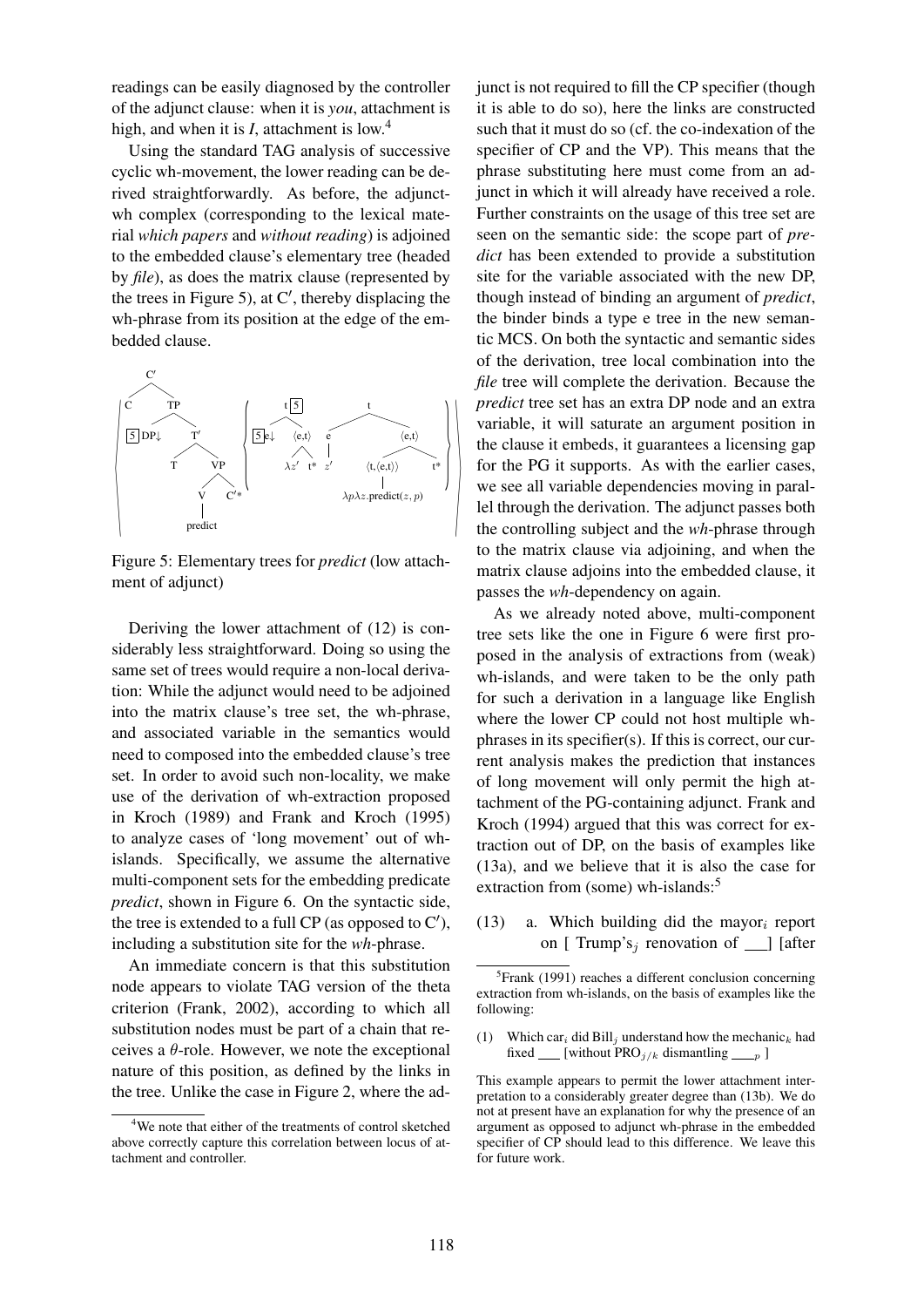

Figure 6: Elementary trees for *predict* (high attachment of adjunct)

PRO<sub>i/\*j</sub> previously abandoning <sub>p</sub>]?

b. Which car<sub>i</sub> did Bill<sub>j</sub> understand who<sub>k</sub> had fixed  $\text{I}$  [without PRO<sub>j/\*k</sub> dismantling  $n \mid$ 

Such contrasts provide support for the treatment of high attachment we have provided, as well as for the analysis of PGs that we have presented.

### 5 Anti-C-Command and Beyond

We turn finally to another property that has been attributed to parasitic gap constructions. In the original paper on the topic, Engdahl contrasts cases like (7) with the anomalous (14).

(14)  $*$  Which article got filed before Carl read  $n$ ?

Engdahl argues that the crucial distinction between these cases concerns the fact that the licensing gap in the well-formed case does not ccommand the parasitic gap, whereas it does so in the ill-formed case. This anti-command condition has been widely assumed to be a restriction on parasitic gaps. Our present analysis captures this quite simply by forcing the adjunct's semantic content to adjoin into the matrix clause's scope tree at a position which can bind objects, but not subjects. Rather than building anti-c-command into the syntax, here we are deriving the same result from the semantics.

We also note that our approach captures another contrast relating to the use of PG constructions noted by Phillips (2006):

- (15) a. Which car did the attempt to fix  $\frac{p}{p}$  ultimately destroy  $\frac{p}{p}$ ?
	- b. \* Which platform did the reporter that criticized  $_{p}$  ultimately endorse  $-$ ?

In neither case does the licensing gap c-command the PG, and yet there is a clear and strong contrast in judgments. While space prohibits a full analysis, the prior discussion provides the necessary insights. Though an STAG analysis of nominalizations is well outside the scope of this paper, it is plausible that *to fix* should be assimilable to the kind of infinitival adjunct present in (7). In contrast, in the case of the relative clause, our account is going to mirror the account for (4) where locality of the composition of the relative clause will be key. Of course, here we are dealing with a covert contrast not derived from overt movement, so the better analogy is to note that just as the relative clause is a scope island (versus the control case), the relative clause here remains a legitimate island for the parasitic gap.

In closing the paper with these examples, we note that parasitic gap constructions provide an ideal example of the theoretical possibilities afforded by STAG. The pairing of synchronized derivations does nothing to weaken the power of existing semantic constraints on a derivation, but does make it possible to allow semantics an equal opportunity to rule out syntactically well-formed derivations. This is a welcome result as it opens up new analyses for cases where seemingly wellformed syntactic derivations are ruled out based on a semantic contrast.

#### Acknowledgments

We thank Mark Steedman and the anonymous TAG+ reviewers for their helpful comments which helped us significantly in the development of this analysis.